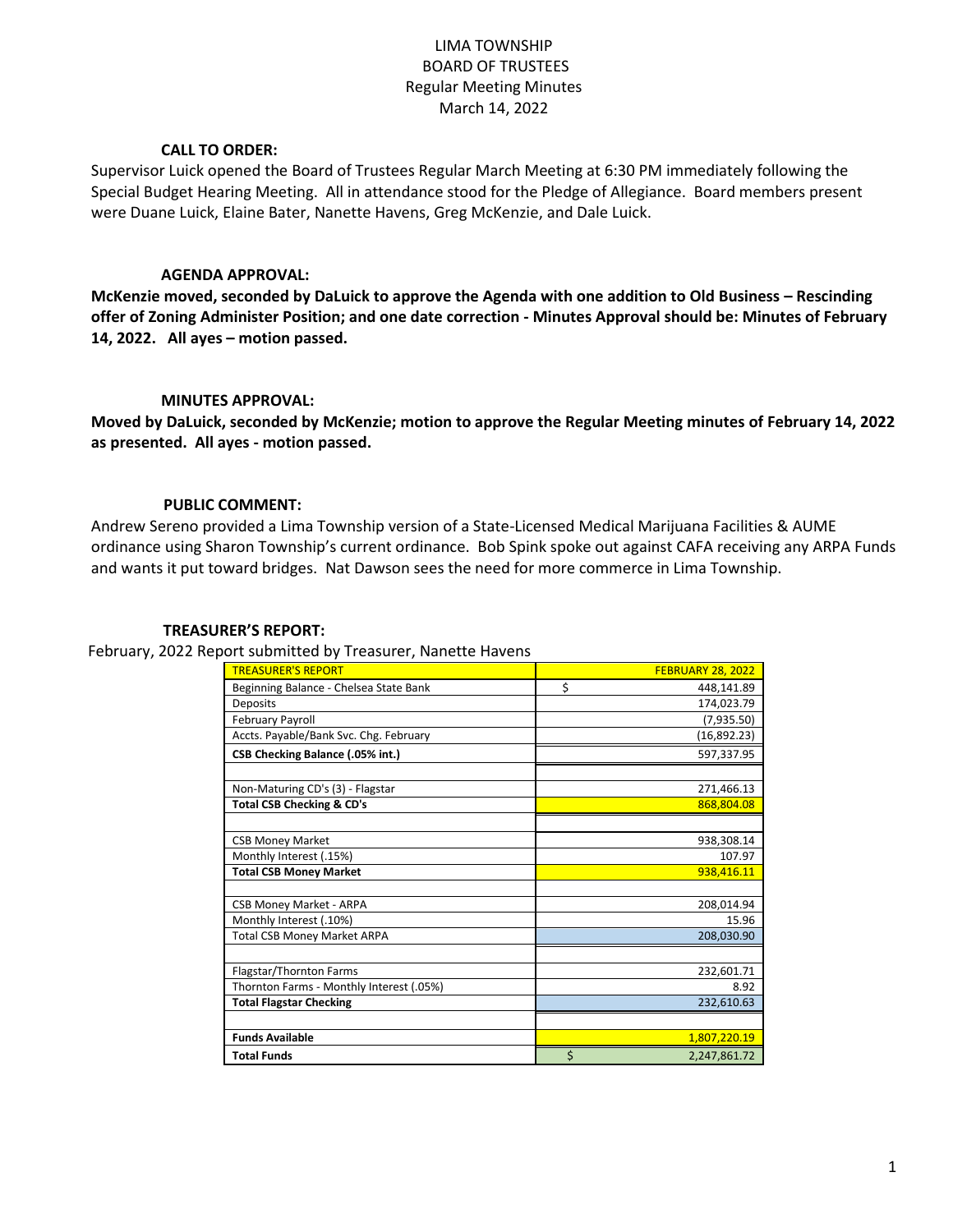# **OLD BUSINESS:**

#### **New Toshiba Copier Lease/Purchase**

**Moved by McKenzie, seconded by DaLuick to rescind the prior motion to lease a Toshiba copier, and move to purchase the Toshiba copier 2510 for \$4,995. All ayes – motion passed.**

# **Zoning Administrator Open Position - Rescinding Offer**

**Moved by McKenzie, seconded by Havens to rescind the offer of Zoning Administrator/Ordinance Enforcement Officer made to David Hensel due to his declining of the position, and to re-post the job opening until April 6, 2022. All ayes – motion passed.**

# **NEW BUSINESS:**

# **Private Road – Rose Mary Way**

**Moved by McKenzie, seconded by DaLuick to approve the application for Rose Mary Way private road as presented on the Macon Engineering plan sheets SP-01 through SP-09 dated 1/27/22 and 3/10/22 (latest revisions) and contingent on compliance with the Carlisle/Wortman Private Road Review of March 3, 2022, email comments of 3/5/22 and 3/10/22; also Midwestern Consulting review comments of 3/17/22; along with the review comments by Gary Streight of the Washtenaw County Road Commission, and compliance with the Development Alternative Ordinance regarding land splits if approved by the Lima Township Planning Commission. All ayes - motion passed.**

# **ARPA Funds First Required Reporting Deadline – 4/30/2022**

**Moved by McKenzie, seconded by DaLuick to postpone further discussion of ARPA spending and set a Special Work Session Meeting on April 4, 2022 at 7:00 PM. All ayes – motion passed.** 

# **CONSENT AGENDA:**

**McKenzie moved/seconded by DaLuick to approve the March 14, 2022 consent agenda – Accounts Payable totaling \$27,288.75 and Payroll for \$8,319.58. All ayes - motion passed.** Two additional payments totaling \$467.45 were made on 3/28/22 as noted below.

| <b>ACCOUNTS PAYABLE - MARCH 14 2022</b> |                                                     |    | <b>Amount</b> |
|-----------------------------------------|-----------------------------------------------------|----|---------------|
| CARLISLE/WORTMAN ASSOC., INC.           | GENERAL CONSULTING PERIOD ENDING 2/28/2022          |    | 412.50        |
| CARLISLE/WORTMAN ASSOC., INC.           | ROSE MARY PRIVATE RD PERIOD ENDING 2/28/2022        |    | 30.00         |
| CARLISLE/WORTMAN ASSOC., INC.           | TEXAS TRUCK PERIOD ENDING 2/28/2022                 |    | 270.00        |
| CARLISLE/WORTMAN ASSOC., INC.           | WOLF REZONING PERIOD ENDING 2/28/2022               |    | 270.00        |
| CHELSEA AREA CONSTRUCTION AGENCY        | MARCH. 2022 OFFICE LEASE PYMT                       |    | 1,098.49      |
| <b>COMCAST BUSINESS</b>                 | 8529 10 221 0105382 OFFICE INTERNET                 |    | 161.85        |
| <b>DECKER AGENCY</b>                    | PUBLIC ENTITY INSURANCE PACKAGE 04/01/22-04/01/23   |    | 18,030.00     |
| <b>DTE ENERGY</b>                       | 9100 105 6532 3 ELEC - TWP HALL                     |    | 69.05         |
| <b>IVS COMM</b>                         | FEB 2022 OFFICE PHONES #7344752246                  |    | 90.00         |
| *LUICK, DALE L.<br>(PAID 3/28/22)       | RE-ISSUE LOST PAYROLL CK# 1827 FR 10/2021           |    | 290.64        |
| MERS WebPmt.0000119352                  | INVOICE #128438-2-2/2022 EMPLOY. RETIREMENT         |    | 1,454.96      |
| *PRIELIPP, KENNETH (PAID 3/28/22)       | RE-ISSUE LOST PAYROLL CK# 1849 FR 12/2021           |    | 176.81        |
| <b>RENIUS &amp; RENIUS</b>              | <b>ASSESSOR SERVICES FEB. 2022</b>                  |    | 2,454.79      |
| THE SUN TIMES NEWS                      | MAR BOR PUBLISHED 3/2/2022                          |    | 151.00        |
| <b>TREVOR GREGG</b>                     | LIMA DEPOT RENT DEPOSIT REFUND                      |    | 1,550.00      |
| <b>TREVOR GREGG</b>                     | LIMA DEPOT MAINT. PART REIMB                        |    | 33.22         |
| UNITED ST. TREASURY Web Pymt 3/14/22    | 1st QTR FEB, 2022 941 EMP WITHHDING DEP.REQUIREMENT |    | 1,172.06      |
| <b>VERIZON</b>                          | 642097789-01 TWP.HALL BROADBAND 03/01/22 - 03/28/22 |    | 40.83         |
| <b>Total</b>                            |                                                     | Ś. | 27,756.20     |
| *PAID AFTER BOARD MTG DATE ON 3/28/2022 | <b>Total Amount</b>                                 |    | 467.45        |
| <b>ON-LINE PAYMENT</b>                  |                                                     |    |               |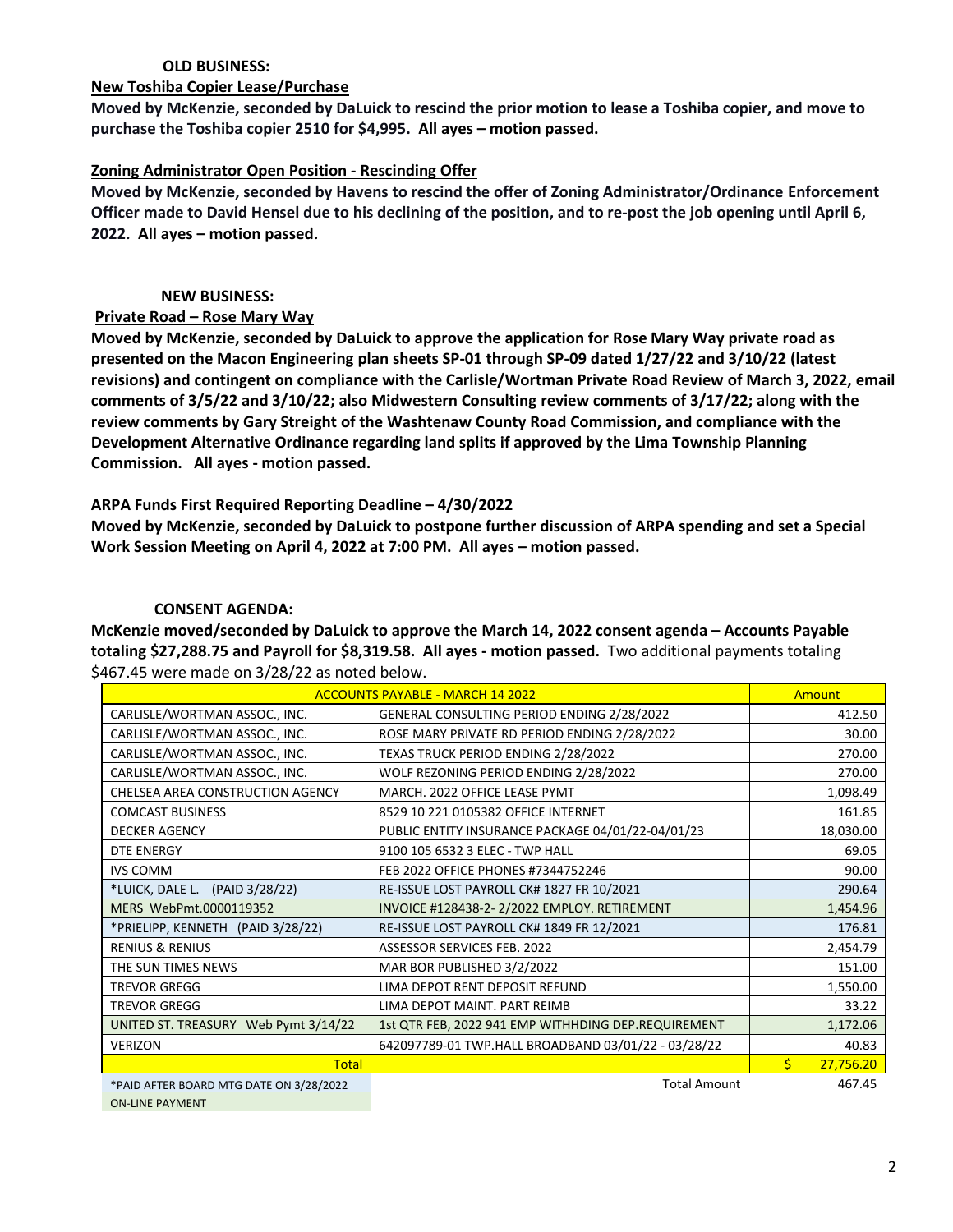| <b>Payroll March 14, 2022</b> | <b>Check #</b> | <b>Gross</b> | <b>MERS</b> | <b>NET PAY</b> |
|-------------------------------|----------------|--------------|-------------|----------------|
| Elaine L. Bater               | 1869           | 2,702.67     | 135.13      | 1,871.35       |
| Marlene Consiglio             | 1870           | 129.60       |             | 119.68         |
| <b>Edwin Greenleaf</b>        | 1871           | 95.73        |             | 88.40          |
| Nanette L. Havens             | 1872           | 2,798.40     | 139.92      | 2,595.90       |
| Else M. Heller                | 1873           | 723.84       | 36.19       | 615.15         |
| Ronald A. Howdyshell          | 1874           | 95.73        |             | 88.40          |
| Dale L. Luick                 | 1875           | 310.67       | 15.53       | 290.64         |
| Duane D. Luick                | 1876           | 2,702.67     | 135.13      | 2,190.35       |
| Gregory A. McKenzie           | 1877           | 310.67       |             | 286.91         |
| Kenneth W. Prielipp           | 1878           | 95.73        | ۰           | 88.40          |
| Elizabeth Sensoli             | 1879           | 95.73        |             | 84.40          |
| <b>TOTAL</b>                  |                | 10,061.44    | 461.90      | \$8,319.58     |

**\*Not all deductions are shown**

#### **CORRESPONDENCE:** None

#### **REPORTS:**

**Zoning Administrator (Interim) — Duane Luick**

- February, 2022 Compliance Permits **1**
	- o 13523 E Old US Hwy 12 Sun Room
- Enforcement (Violations written or Investigated) **0**

#### **Chelsea Area Construction Agency (CACA) – Duane Luick**

- Permits have slowed a bit
- Planning to hire again for office manager back-up/assistant

#### **Capital Improvements — Ed GreenLeaf (absent)**

# **CAPT/DART – Ed GreenLeaf (absent)**

#### **Cemetery - Ed GreenLeaf (absent)**

#### **SEMCOG - Duane Luick**

General Assembly Meeting to elect the Executive Committee is being held on 3/24/2022 in Harrison Township.

#### **Chelsea District Library — Patricia Garcia (emailed report)**

- No major CDL updates to report.
- A meeting is scheduled for later in the month and will be reported on in April

#### **Lima Township Planning Commission** - **Nanette Havens**

At the February meeting the Wolfe Development extension request was approved for 180 days (6 months).

#### **Western Washtenaw Recycling Authority (WWRA)** - **Nanette Havens**

City of Chelsea residents are more consistently handling the recycle containers properly.

#### **WAVE—Greg McKenzie**

- Held an in-person/video conference meeting
- Implemented an executive committee to handle many items
- Reviewed Master Agreement updates, Covid monetary incentives, and employee handbook updates

#### **Thornton Farms** – **David Hensel (emailed report)**

- Pulte Up-date Phase III underground installation for gas, cable and phone have started.
- The new gas main is being installed this week with completion in about two weeks.
- Cable and phone installation will occur the following two weeks.
- Weather permitting the entire installation should be completed around April 8<sup>th</sup> to April 15<sup>th</sup>.